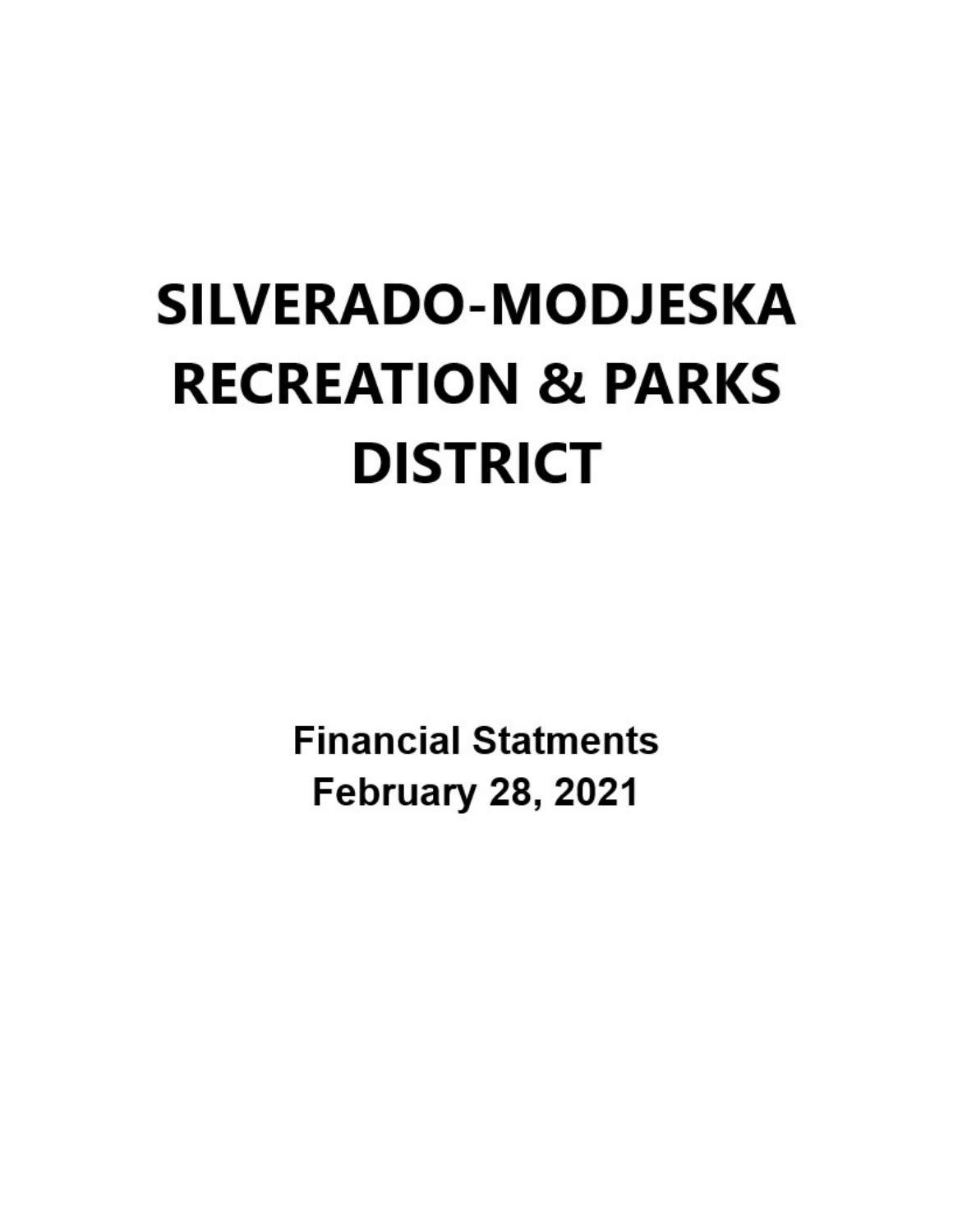#### 8:26 PM Silverado Modjeska Recreation & Parks District 03/10/21 **Profit & Loss** Eash Basis **February 2021**

|                                                                              | Feb 21          | Jul '20 - Feb 21 |
|------------------------------------------------------------------------------|-----------------|------------------|
| Income                                                                       |                 |                  |
| 60000 · Recreation Program Income                                            |                 |                  |
| 60001 · Instructor Fees                                                      | 0.00            | 184.80           |
| 60005 · Sticker Sales                                                        | 0.00            | 70.00            |
| 60000 · Recreation Program Income - Other                                    | 0.00            | 5.00             |
| Total 60000 · Recreation Program Income                                      | 0.00            | 259.80           |
| 6210 · Property Taxes - Current Secured                                      | 0.00            | 13,646.10        |
| 6220 · Property Taxes-Curr Unsecured                                         | 0.00            | 561.77           |
| 6280 · Property Tax-Curr Supplemental                                        | 17.89           | 280.40           |
| 6290 Other Taxes                                                             | 8,012.76        | 58,386.68        |
| 6300 · Property Taxes-Prior Supplement                                       | 0.00            | 16.95            |
| 6540 · Penalties & Costs on Deling Tax                                       | 0.00            | 4.38             |
| 6610 · Interest                                                              | 75.81           | 409.77           |
| 6620 · Rents and Concessions                                                 |                 |                  |
| $6621 \cdot W$ eddings                                                       | 0.00            | $-900.00$        |
| 6620 · Rents and Concessions - Other                                         | 120.00          | 470.00           |
| Total 6620 · Rents and Concessions                                           | 120.00          | $-430.00$        |
| 6690 · State-Homeowners PR Tax Relief                                        | 0.00            | 54.31            |
| 7960 Donations/Gifts                                                         | 0.00            | 233.89           |
| 9000 · Chili Cookoff Fundraiser<br><b>Donations</b>                          | 0.00            | 120.00           |
| Total 9000 · Chili Cookoff Fundraiser                                        | 0.00            | 120.00           |
| <b>Total Income</b>                                                          | 8,226.46        | 73,544.05        |
| <b>Expense</b>                                                               |                 |                  |
| 0702 · Telephone                                                             | 385.70          | 2.954.45         |
| 1100 · Insurance                                                             | 0.00            | 11,781.00        |
| 1400 · Maintenance - Bldgs & Improvs                                         |                 |                  |
| 14001 · Landscaping                                                          | 900.00          | 5,245.00         |
| 14002 · Repairs & Renovations (Minor)                                        | 49.00           | 2,896.54         |
| Total 1400 · Maintenance - Bldgs & Improvs                                   | 949.00          | 8,141.54         |
| 1500 Donations                                                               | 0.00            | $-450.00$        |
| 1600 · Memberships                                                           | 0.00<br>0.00    | 1,278.80         |
| 1700 · Miscellaneous Expense                                                 |                 | 136.00           |
| 1800 · Office Expense<br>1803 · Postage                                      | 330.08<br>13.30 | 805.90<br>94.65  |
| 1900 · Professional/Specialized Srvcs                                        |                 |                  |
| 19001 · Audit Services                                                       | 6,500.00        | 6,500.00         |
| 19002 · Legal Services                                                       | 660.00          | 735.00           |
| 19005 · Administrative                                                       | 0.00            | 855.00           |
|                                                                              |                 |                  |
| 19006 · Bookkeeping                                                          | 953.40          | 5,009.65         |
| 19007 · Instructor Fees                                                      | -114.00         | 0.00             |
| 19008 · Caretaker                                                            | 0.00            | 2,691.25         |
| 19009 · Website Maintenance<br>1900 · Professional/Specialized Srvcs - Other | 62.25<br>0.00   | 972.25<br>35.05  |
| Total 1900 · Professional/Specialized Srvcs                                  | 8.061.65        | 16,798.20        |
| 1912 · Investment Administrative Fees                                        | 6.44            | 26.11            |
| 2400 · Special Deparmental Expense<br>2800 · Utilities                       | 1.389.21        | 1,389.21         |
| 28001 · Electricity                                                          | 97.42           | 448.19           |
| 28002 · Waste Disposal                                                       | 362.39          | 3,033.97         |
| 28003 · Portable Toilets/Septic                                              | 0.00            | 950.00           |
| 28005 · Water                                                                | 214.25          | 4,613.78         |
| Total 2800 · Utilities                                                       | 674.06          | 9,045.94         |
| 50000 · Recreation Program Expense<br>50003 · Silverado Summer Concerts      | 0.00            | 239.28           |
| Total 50000 · Recreation Program Expense                                     | 0.00            | 239.28           |
| <b>Total Expense</b>                                                         | 11,809.44       | 52,241.08        |
| Net Income                                                                   | $-3,582.98$     | 21,302.97        |
|                                                                              |                 |                  |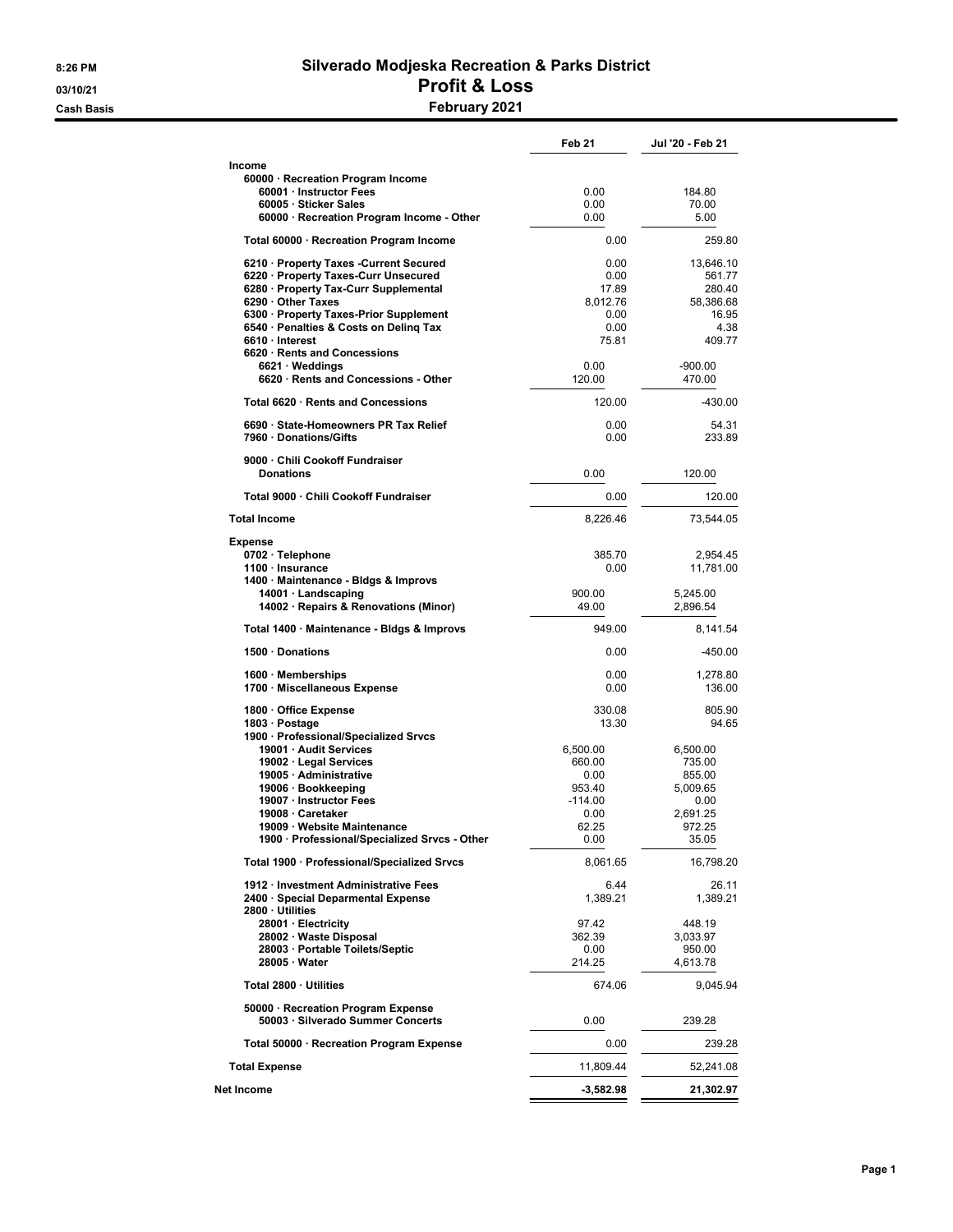#### 8:29 PM Silverado Modjeska Recreation & Parks District 03/10/21 **Profit & Loss** Cash Basis Cash Basis Cash Basis Cash Basis Cash Basis Cash Basis Cash Basis Cash Basis Cash Basis Cash Basis C

|                                                                             | <b>Jul 20</b>      | Aug 20             | Sep 20           | <b>Oct 20</b>    |
|-----------------------------------------------------------------------------|--------------------|--------------------|------------------|------------------|
| Income                                                                      |                    |                    |                  |                  |
| 60000 · Recreation Program Income                                           | 0.00               | 0.00               | 0.00             | 70.80            |
| 60001 · Instructor Fees<br>60005 · Sticker Sales                            | 0.00               | 0.00               | 0.00             | 45.00            |
| 60000 · Recreation Program Income - Other                                   | 0.00               | 0.00               | 0.00             | 0.00             |
| Total 60000 · Recreation Program Income                                     | 0.00               | 0.00               | 0.00             | 115.80           |
| 6210 · Property Taxes - Current Secured                                     | 413.65             | 0.00               | 0.00             | 0.00             |
| 6220 · Property Taxes-Curr Unsecured                                        | 0.00               | 0.00               | 318.40           | 0.00             |
| 6280 · Property Tax-Curr Supplemental                                       | 63.83              | 8.38               | 6.30             | 25.67            |
| 6290 Other Taxes                                                            | 0.00               | 0.00               | 0.00             | 0.00             |
| 6300 · Property Taxes-Prior Supplement                                      | 16.95              | 0.00               | 0.00             | 0.00             |
| 6540 · Penalties & Costs on Deling Tax<br>6610 · Interest                   | 4.38<br>0.00       | 0.00<br>62.29      | 0.00<br>58.54    | 0.00<br>52.77    |
| 6620 · Rents and Concessions                                                |                    |                    |                  |                  |
| $6621 \cdot W$ eddings                                                      | 0.00               | 0.00               | 0.00             | $-900.00$        |
| 6620 · Rents and Concessions - Other                                        | 0.00               | 0.00               | 0.00             | 350.00           |
| Total 6620 · Rents and Concessions                                          | 0.00               | 0.00               | 0.00             | $-550.00$        |
| 6690 · State-Homeowners PR Tax Relief                                       | 0.00               | 0.00               | 0.00             | 0.00             |
| 7960 Donations/Gifts                                                        | 0.00               | 0.00               | 0.00             | 33.89            |
| 9000 Chili Cookoff Fundraiser<br><b>Donations</b>                           | 0.00               | 0.00               | 120.00           | 0.00             |
| Total 9000 · Chili Cookoff Fundraiser                                       | 0.00               | 0.00               | 120.00           | 0.00             |
| <b>Total Income</b>                                                         | 498.81             | 70.67              | 503.24           | $-321.87$        |
| <b>Expense</b>                                                              |                    |                    |                  |                  |
| 0702 · Telephone                                                            | 360.62             | 360.57             | 360.80           | 361.41           |
| 1100 · Insurance                                                            | 0.00               | 5,890.50           | 0.00             | 0.00             |
| 1400 · Maintenance - Bldgs & Improvs                                        |                    |                    |                  |                  |
| $14001 \cdot$ Landscaping<br>14002 · Repairs & Renovations (Minor)          | 0.00<br>123.10     | 1,835.00<br>372.30 | 0.00<br>40.00    | 600.00<br>40.00  |
| Total 1400 · Maintenance - Bldgs & Improvs                                  | 123.10             | 2,207.30           | 40.00            | 640.00           |
| 1500 Donations                                                              | -450.00            | 0.00               | 0.00             | 0.00             |
| $1600 \cdot$ Memberships<br>1700 · Miscellaneous Expense                    | 449.80<br>0.00     | 350.00<br>136.00   | 0.00<br>0.00     | 0.00<br>0.00     |
|                                                                             |                    |                    |                  |                  |
| 1800 Office Expense<br>1803 · Postage                                       | 0.00<br>0.00       | 136.58<br>0.00     | 0.00<br>0.00     | 0.00<br>0.00     |
| 1900 · Professional/Specialized Srvcs                                       |                    |                    |                  |                  |
| 19001 · Audit Services                                                      | 0.00               | 0.00               | 0.00             | 0.00             |
| 19002 · Legal Services                                                      | 75.00              | 0.00               | 0.00             | 0.00             |
| 19005 · Administrative                                                      | 0.00               | 0.00               | 154.00           | 66.00            |
| 19006 · Bookkeeping                                                         | 420.00             | 420.00             | 490.00           | 420.00           |
| 19007 · Instructor Fees<br>19008 · Caretaker                                | 0.00<br>0.00       | 0.00<br>0.00       | 0.00<br>247.50   | 0.00<br>0.00     |
| 19009 · Website Maintenance                                                 | 33.00              | 0.00               | 43.50            | 775.75           |
| 1900 · Professional/Specialized Srvcs - Other                               | 0.56               | 0.00               | 0.80             | 0.00             |
| Total 1900 · Professional/Specialized Srvcs                                 | 528.56             | 420.00             | 935.80           | 1,261.75         |
| 1912 · Investment Administrative Fees<br>2400 · Special Deparmental Expense | 0.00<br>0.00       | 3.01<br>0.00       | 3.02<br>0.00     | 2.94<br>0.00     |
| 2800 · Utilities                                                            |                    |                    |                  |                  |
| 28001 · Electricity                                                         | 59.36              | 55.88              | 65.61            | 58.64            |
| 28002 · Waste Disposal                                                      | 362.37             | 362.36             | 416.19           | 362.36           |
| 28003 · Portable Toilets/Septic<br>$28005 \cdot Water$                      | 190.00<br>290.81   | 0.00<br>415.56     | 190.00<br>624.24 | 190.00<br>868.37 |
| Total 2800 · Utilities                                                      | 902.54             | 833.80             | 1,296.04         | 1,479.37         |
| 50000 · Recreation Program Expense                                          |                    |                    |                  |                  |
| 50003 · Silverado Summer Concerts                                           | 239.28             | 0.00               | 0.00             | 0.00             |
| Total 50000 · Recreation Program Expense                                    | 239.28<br>2,153.90 | 0.00               | 0.00<br>2,635.66 | 0.00             |
| <b>Total Expense</b>                                                        |                    | 10,337.76          |                  | 3,745.47         |
| Net Income                                                                  | $-1,655.09$        | -10,267.09         | -2,132.42        | -4,067.34        |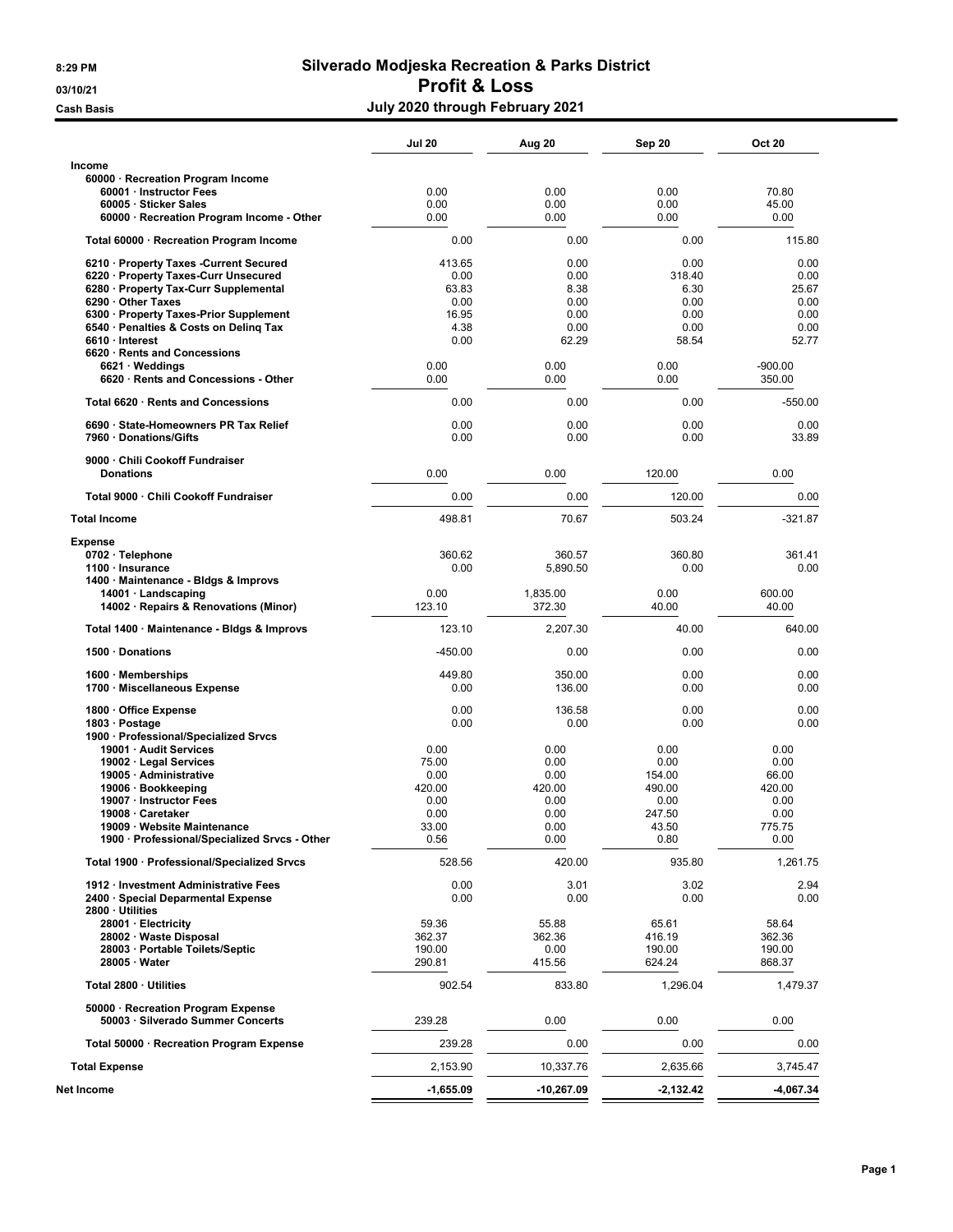#### 8:29 PM Silverado Modjeska Recreation & Parks District 03/10/21 **Profit & Loss** Cash Basis Cash Basis Cash Basis Cash Basis Cash Basis Cash Basis Cash Basis Cash Basis Cash Basis Cash Basis C

|                                                                                  | <b>Nov 20</b>    | <b>Dec 20</b>     | Jan 21             | Feb 21            |
|----------------------------------------------------------------------------------|------------------|-------------------|--------------------|-------------------|
| Income                                                                           |                  |                   |                    |                   |
| 60000 · Recreation Program Income                                                |                  |                   |                    |                   |
| 60001 · Instructor Fees                                                          | 0.00             | 0.00              | 114.00             | 0.00              |
| 60005 · Sticker Sales                                                            | 25.00            | 0.00              | 0.00               | 0.00              |
| 60000 · Recreation Program Income - Other                                        | 0.00             | 5.00              | 0.00               | 0.00              |
| Total 60000 · Recreation Program Income                                          | 25.00            | 5.00              | 114.00             | 0.00              |
| 6210 · Property Taxes - Current Secured                                          | 4,048.20         | 7,950.43          | 1,233.82           | 0.00              |
| 6220 · Property Taxes-Curr Unsecured                                             | 0.00             | 0.00              | 243.37             | 0.00              |
| 6280 · Property Tax-Curr Supplemental                                            | 35.14            | 37.28             | 85.91              | 17.89             |
| 6290 Other Taxes                                                                 | 0.00             | 50.373.92         | 0.00               | 8,012.76          |
| 6300 · Property Taxes-Prior Supplement<br>6540 · Penalties & Costs on Deling Tax | 0.00<br>0.00     | 0.00<br>0.00      | 0.00<br>0.00       | 0.00<br>0.00      |
| 6610 · Interest                                                                  | 51.83            | 49.71             | 58.82              | 75.81             |
| 6620 · Rents and Concessions                                                     |                  |                   |                    |                   |
| $6621 \cdot$ Weddings                                                            | 0.00             | 0.00              | 0.00               | 0.00              |
| 6620 · Rents and Concessions - Other                                             | 0.00             | 0.00              | 0.00               | 120.00            |
| Total 6620 · Rents and Concessions                                               | 0.00             | 0.00              | 0.00               | 120.00            |
| 6690 · State-Homeowners PR Tax Relief                                            | 0.00             | 16.30             | 38.01              | 0.00              |
| 7960 · Donations/Gifts                                                           | 0.00             | 0.00              | 200.00             | 0.00              |
| 9000 Chili Cookoff Fundraiser<br><b>Donations</b>                                | 0.00             | 0.00              | 0.00               | 0.00              |
| Total 9000 · Chili Cookoff Fundraiser                                            | 0.00             | 0.00              | 0.00               | 0.00              |
| <b>Total Income</b>                                                              | 4,160.17         | 58,432.64         | 1,973.93           | 8,226.46          |
|                                                                                  |                  |                   |                    |                   |
| <b>Expense</b><br>0702 · Telephone                                               | 375.38           | 474.14            | 275.83             | 385.70            |
| 1100 · Insurance                                                                 | 0.00             | 5,890.50          | 0.00               | 0.00              |
| 1400 · Maintenance - Bldgs & Improvs                                             |                  |                   |                    |                   |
| 14001 · Landscaping<br>14002 · Repairs & Renovations (Minor)                     | 0.00<br>651.79   | 1,460.00<br>49.00 | 450.00<br>1,571.35 | 900.00<br>49.00   |
|                                                                                  |                  |                   |                    |                   |
| Total 1400 · Maintenance - Bldgs & Improvs                                       | 651.79           | 1,509.00          | 2,021.35           | 949.00            |
| 1500 Donations                                                                   | 0.00             | 0.00              | 0.00               | 0.00              |
| 1600 · Memberships<br>1700 · Miscellaneous Expense                               | 479.00<br>0.00   | 0.00<br>0.00      | 0.00<br>0.00       | 0.00<br>0.00      |
|                                                                                  |                  |                   |                    |                   |
| 1800 Office Expense<br>1803 · Postage                                            | 61.88<br>53.85   | 0.00<br>27.50     | 277.36<br>0.00     | 330.08<br>13.30   |
| 1900 · Professional/Specialized Srvcs                                            |                  |                   |                    |                   |
| 19001 · Audit Services                                                           | 0.00             | 0.00              | 0.00               | 6,500.00          |
| 19002 · Legal Services                                                           | 0.00             | 0.00              | 0.00               | 660.00            |
| 19005 · Administrative                                                           | 385.00           | 250.00            | 0.00               | 0.00              |
| 19006 · Bookkeeping                                                              | 525.00           | 1,781.25          | 0.00               | 953.40            |
| 19007 · Instructor Fees<br>19008 · Caretaker                                     | 0.00<br>2,193.75 | 0.00<br>250.00    | 114.00<br>0.00     | $-114.00$<br>0.00 |
| 19009 · Website Maintenance                                                      | 27.75            | 30.00             | 0.00               | 62.25             |
| 1900 · Professional/Specialized Srvcs - Other                                    | 10.12            | 19.88             | 3.69               | 0.00              |
| Total 1900 · Professional/Specialized Srvcs                                      | 3,141.62         | 2,331.13          | 117.69             | 8,061.65          |
| 1912 · Investment Administrative Fees                                            | 3.20             | 3.26              | 4.24               | 6.44              |
| 2400 · Special Deparmental Expense                                               | 0.00             | 0.00              | 0.00               | 1,389.21          |
| 2800 · Utilities<br>28001 · Electricity                                          | 53.01            | 58.27             | 0.00               | 97.42             |
| 28002 · Waste Disposal                                                           | 362.35           | 137.81            | 668.14             | 362.39            |
| 28003 · Portable Toilets/Septic                                                  | 190.00           | 190.00            | 0.00               | 0.00              |
| 28005 · Water                                                                    | 235.39           | 1,710.48          | 254.68             | 214.25            |
| Total 2800 · Utilities                                                           | 840.75           | 2,096.56          | 922.82             | 674.06            |
| 50000 · Recreation Program Expense<br>50003 · Silverado Summer Concerts          | 0.00             | 0.00              | 0.00               | 0.00              |
| Total 50000 · Recreation Program Expense                                         | 0.00             | 0.00              | 0.00               | 0.00              |
| <b>Total Expense</b>                                                             | 5,607.47         | 12,332.09         | 3,619.29           | 11,809.44         |
| Net Income                                                                       | $-1,447.30$      | 46,100.55         | -1,645.36          | $-3,582.98$       |
|                                                                                  |                  |                   |                    |                   |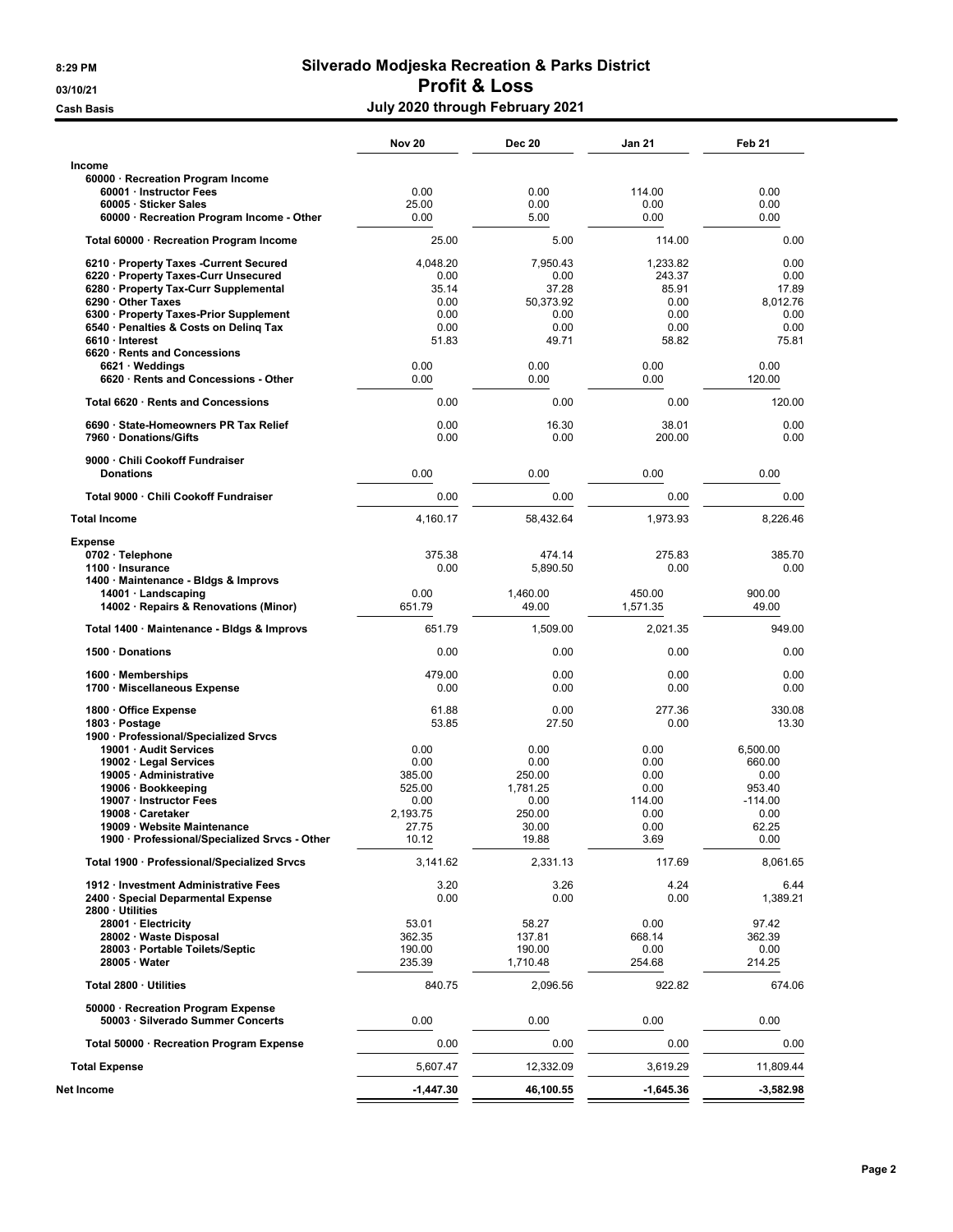#### 8:29 PM Silverado Modjeska Recreation & Parks District 03/10/21 **Profit & Loss** Cash Basis Cash Basis Cash Basis Cash Basis Cash Basis Cash Basis Cash Basis Cash Basis Cash Basis Cash Basis C

|                                                                                                                                                                                                                                                                                                                     | TOTAL                                                                                              |
|---------------------------------------------------------------------------------------------------------------------------------------------------------------------------------------------------------------------------------------------------------------------------------------------------------------------|----------------------------------------------------------------------------------------------------|
| Income<br>60000 · Recreation Program Income<br>60001 · Instructor Fees<br>60005 · Sticker Sales<br>60000 · Recreation Program Income - Other                                                                                                                                                                        | 184.80<br>70.00<br>5.00                                                                            |
| Total 60000 · Recreation Program Income                                                                                                                                                                                                                                                                             | 259.80                                                                                             |
| 6210 · Property Taxes -Current Secured<br>6220 · Property Taxes-Curr Unsecured<br>6280 · Property Tax-Curr Supplemental<br>6290 Other Taxes<br>6300 · Property Taxes-Prior Supplement<br>6540 · Penalties & Costs on Deling Tax<br>6610 · Interest<br>6620 · Rents and Concessions                                  | 13,646.10<br>561.77<br>280.40<br>58,386.68<br>16.95<br>4.38<br>409.77                              |
| 6621 · Weddings<br>6620 · Rents and Concessions - Other                                                                                                                                                                                                                                                             | $-900.00$<br>470.00                                                                                |
| Total 6620 · Rents and Concessions                                                                                                                                                                                                                                                                                  | -430.00                                                                                            |
| 6690 · State-Homeowners PR Tax Relief<br>7960 Donations/Gifts                                                                                                                                                                                                                                                       | 54.31<br>233.89                                                                                    |
| 9000 · Chili Cookoff Fundraiser<br><b>Donations</b>                                                                                                                                                                                                                                                                 | 120.00                                                                                             |
| Total 9000 · Chili Cookoff Fundraiser                                                                                                                                                                                                                                                                               | 120.00                                                                                             |
| <b>Total Income</b>                                                                                                                                                                                                                                                                                                 | 73,544.05                                                                                          |
| <b>Expense</b><br>0702 · Telephone<br>1100 · Insurance<br>1400 · Maintenance - Bldgs & Improvs                                                                                                                                                                                                                      | 2,954.45<br>11,781.00                                                                              |
| 14001 · Landscaping<br>14002 · Repairs & Renovations (Minor)                                                                                                                                                                                                                                                        | 5,245.00<br>2,896.54                                                                               |
| Total 1400 · Maintenance - Bldgs & Improvs                                                                                                                                                                                                                                                                          | 8,141.54                                                                                           |
| 1500 · Donations                                                                                                                                                                                                                                                                                                    | -450.00                                                                                            |
| 1600 · Memberships<br>1700 · Miscellaneous Expense                                                                                                                                                                                                                                                                  | 1,278.80<br>136.00                                                                                 |
| 1800 Office Expense<br>1803 · Postage<br>1900 · Professional/Specialized Srvcs<br>19001 · Audit Services<br>19002 · Legal Services<br>19005 · Administrative<br>19006 · Bookkeeping<br>19007 · Instructor Fees<br>19008 · Caretaker<br>19009 · Website Maintenance<br>1900 · Professional/Specialized Srvcs - Other | 805.90<br>94.65<br>6,500.00<br>735.00<br>855.00<br>5,009.65<br>0.00<br>2,691.25<br>972.25<br>35.U5 |
| Total 1900 · Professional/Specialized Srvcs                                                                                                                                                                                                                                                                         | 16,798.20                                                                                          |
| 1912 · Investment Administrative Fees<br>2400 · Special Deparmental Expense<br>2800 · Utilities<br>28001 · Electricity<br>28002 · Waste Disposal<br>28003 · Portable Toilets/Septic<br>28005 · Water                                                                                                                | 26.11<br>1,389.21<br>448.19<br>3,033.97<br>950.00<br>4,613.78                                      |
| Total 2800 · Utilities                                                                                                                                                                                                                                                                                              | 9,045.94                                                                                           |
| 50000 · Recreation Program Expense<br>50003 · Silverado Summer Concerts                                                                                                                                                                                                                                             | 239.28                                                                                             |
| Total 50000 · Recreation Program Expense                                                                                                                                                                                                                                                                            | 239.28                                                                                             |
| <b>Total Expense</b>                                                                                                                                                                                                                                                                                                | 52,241.08                                                                                          |
| Net Income                                                                                                                                                                                                                                                                                                          | 21,302.97                                                                                          |
|                                                                                                                                                                                                                                                                                                                     |                                                                                                    |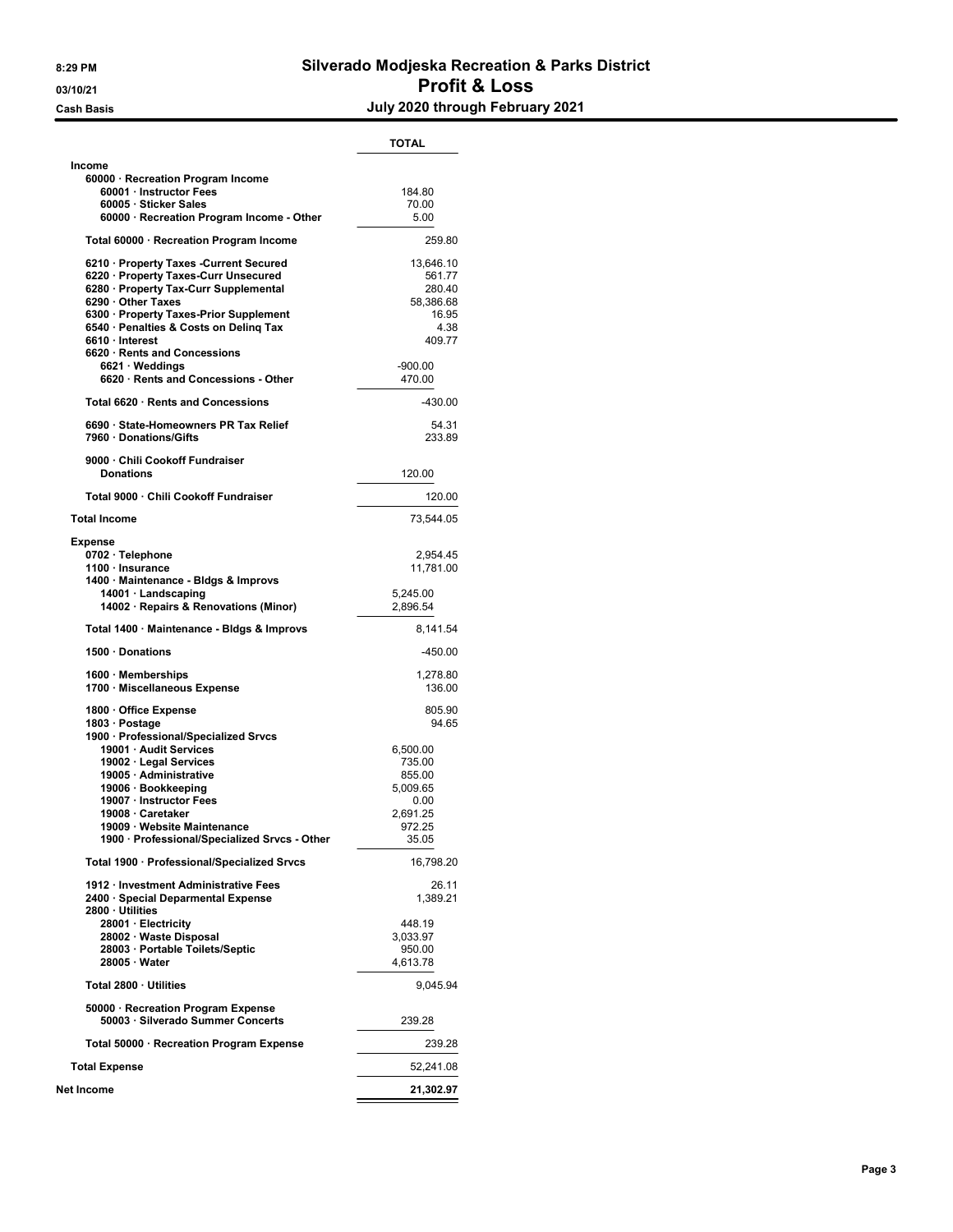### 8:52 PM Silverado Modjeska Recreation & Parks District 03/10/21 **Balance Sheet** Cash Basis **As of February 28, 2021**

|                                                                                                                | Feb 28, 21             |
|----------------------------------------------------------------------------------------------------------------|------------------------|
| <b>ASSETS</b>                                                                                                  |                        |
| <b>Current Assets</b>                                                                                          |                        |
| <b>Checking/Savings</b><br>8010 County Checking Account                                                        | 137,088.35             |
| 8020 BofA Rec Checking Account                                                                                 | 140,086.01             |
| <b>Total Checking/Savings</b>                                                                                  | 277,174.36             |
| <b>Other Current Assets</b>                                                                                    |                        |
| 8250 · Interest Receivable                                                                                     | 125.67                 |
| <b>Total Other Current Assets</b>                                                                              | 125.67                 |
| <b>Total Current Assets</b>                                                                                    | 277,300.03             |
| <b>Other Assets</b>                                                                                            |                        |
| 8211 Interfund Receivable                                                                                      |                        |
| 82111 · Loan to SCC (2nd Loan)<br>8211 · Interfund Receivable - Other                                          | 66,447.95<br>66,048.00 |
| Total 8211 · Interfund Receivable                                                                              | 132,495.95             |
| <b>Total Other Assets</b>                                                                                      | 132,495.95             |
| <b>TOTAL ASSETS</b>                                                                                            | 409,795.98             |
| <b>LIABILITIES &amp; EQUITY</b><br><b>Liabilities</b><br><b>Current Liabilities</b><br><b>Accounts Payable</b> |                        |
| 9010 · Accounts Payable                                                                                        | $-288.30$              |
| 9025 · Stale Dated Payable                                                                                     | 50.00                  |
| <b>Total Accounts Payable</b>                                                                                  | $-238.30$              |
| <b>Other Current Liabilities</b>                                                                               |                        |
| 9001 · CAPRI Stage Repair Funds                                                                                | 8,584.88               |
| 9120 · Development Deposits                                                                                    | 13,600.00              |
| <b>Total Other Current Liabilities</b>                                                                         | 22,184.88              |
| <b>Total Current Liabilities</b>                                                                               | 21,946.58              |
| <b>Total Liabilities</b>                                                                                       | 21,946.58              |
| <b>Equity</b>                                                                                                  |                        |
| 3900 · Retained Earnings                                                                                       | -2,977.99              |
| 9990 Fund Balance-Unrestricted                                                                                 | 369,524.42             |
| Net Income                                                                                                     | 21,302.97              |
| <b>Total Equity</b>                                                                                            | 387,849.40             |
| <b>TOTAL LIABILITIES &amp; EQUITY</b>                                                                          | 409,795.98             |
|                                                                                                                |                        |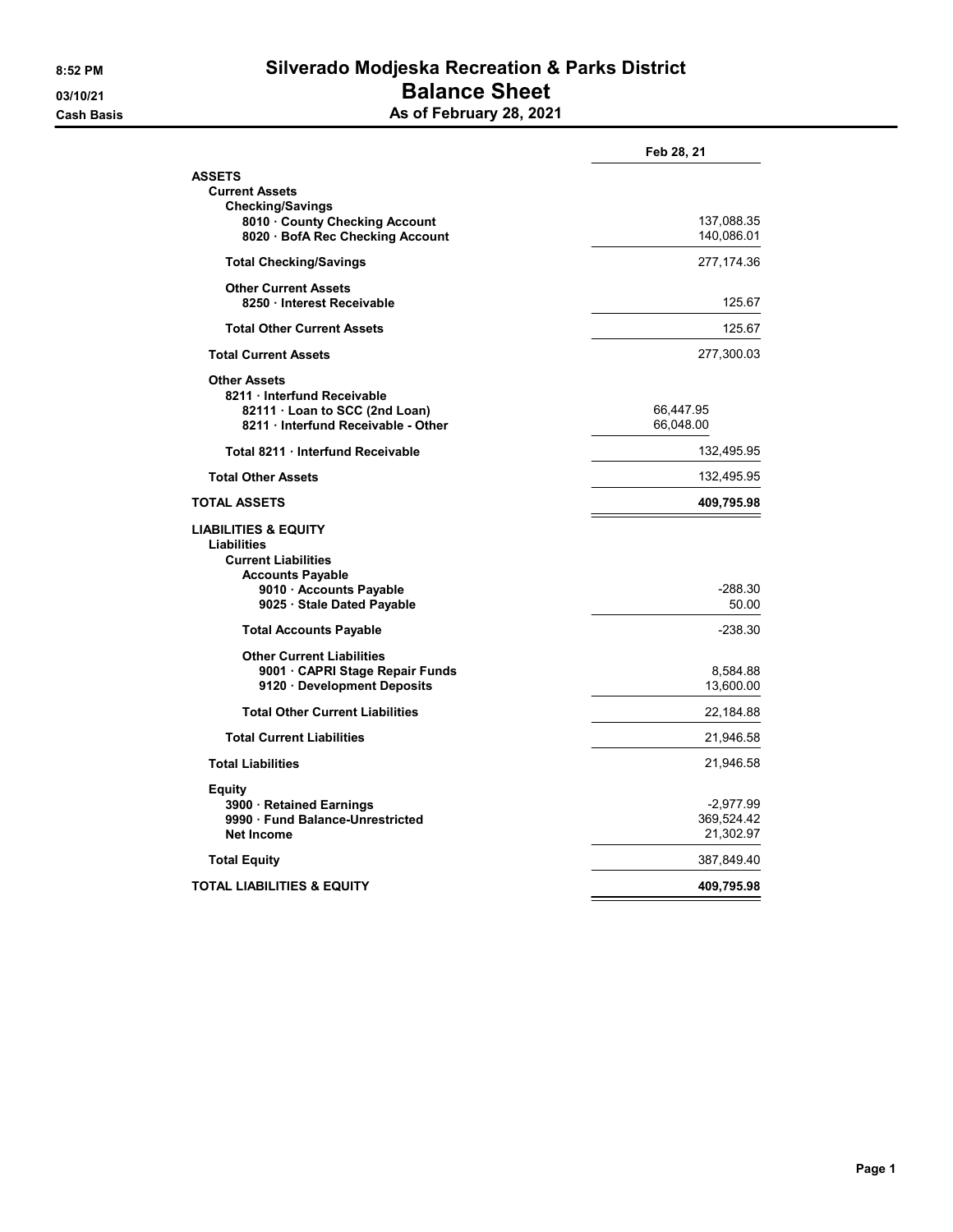## 8:35 PM Silverado Modjeska Recreation & Parks District 03/10/21 CONSERVITY CONTROLLING TRANSACTION LIST by Vendor

February 2021

| Type                                         | <b>Date</b> | <b>Num</b>        | Memo           | Account                  | Cir | <b>Split</b>                 | <b>Debit</b> | <b>Credit</b> |
|----------------------------------------------|-------------|-------------------|----------------|--------------------------|-----|------------------------------|--------------|---------------|
| AT&T                                         |             |                   |                |                          |     |                              |              |               |
| Check                                        | 02/26/2021  | <b>EFT</b>        | 714-649-2850   | $8020 \cdot$ BofA Rec Ch |     | 0702 · Telephone             |              | 109.87        |
| <b>Bennett Design</b>                        |             |                   |                |                          |     |                              |              |               |
| <b>Bill Pmt - Check</b>                      | 02/01/2021  | 3388              |                | 8020 · BofA Rec Ch       |     | 9010 · Accounts Paya         |              | 62.25         |
| Bill                                         | 02/10/2021  | 10752             |                | 9010 Accounts Pa         |     | -SPLIT-                      |              | 62.25         |
| <b>Canyon Septic Services</b>                |             |                   |                |                          |     |                              |              |               |
| Bill                                         | 02/01/2021  |                   |                | 9010 · Accounts Pa       |     | 28003 · Portable Toile       |              | 190.00        |
| Cole & Huber, LLC                            |             |                   |                |                          |     |                              |              |               |
| Bill                                         | 02/01/2021  | 36310             | December Se    | 9010 · Accounts Pa       |     | $19002 \cdot$ Legal Services |              | 390.00        |
| <b>Bill Pmt - Check</b>                      | 02/01/2021  | 3389              | December Se    | $8020 \cdot$ BofA Rec Ch |     | 9010 · Accounts Paya         |              | 390.00        |
| Bill                                         | 02/05/2021  | 36463             | January Servi  | 9010 · Accounts Pa       |     | 19002 · Legal Services       |              | 270.00        |
| <b>Bill Pmt - Check</b>                      | 02/28/2021  | 3396              | January Servi  | $8020 \cdot$ BofA Rec Ch |     | 9010 · Accounts Paya         |              | 270.00        |
| <b>County of Orange, Auditor -Controller</b> |             |                   |                |                          |     |                              |              |               |
| Bill                                         | 02/11/2021  | R <sub>1086</sub> | Total cost of  | 9010 · Accounts Pa       |     | 2400 · Special Depar         |              | 1,389.21      |
| <b>Bill Pmt - Check</b>                      | 02/28/2021  | 3397              | General Electi | $8020 \cdot$ BofA Rec Ch |     | 9010 · Accounts Paya         |              | 1,389.21      |
| <b>Cox Communications</b>                    |             |                   |                |                          |     |                              |              |               |
| Check                                        | 02/28/2021  | <b>EFT</b>        | Account #001   | $8020 \cdot$ BofA Rec Ch |     | $0702 \cdot$ Telephone       |              | 275.83        |
| Fanello, Diana                               |             |                   |                |                          |     |                              |              |               |
| <b>Bill Pmt - Check</b>                      | 02/01/2021  | 3390              | Services for   | $8020 \cdot$ BofA Rec Ch |     |                              |              | 966.70        |
|                                              |             |                   |                |                          |     | 9010 · Accounts Paya         |              |               |
| <b>Irvine Ranch Water District</b>           |             |                   |                |                          |     |                              |              |               |
| Credit                                       | 02/01/2021  | December          |                | 9010 · Accounts Pa       |     | $28005 \cdot Water$          | 754.37       |               |
| Bill                                         | 02/01/2021  | 20210201          |                | 9010 · Accounts Pa       |     | $28005 \cdot Water$          |              | 170.49        |
| Bill                                         | 02/24/2021  | 20210224          |                | 9010 Accounts Pa         |     | $28005 \cdot Water$          |              | 29.53         |
| Bill                                         | 02/24/2021  | 20210224 3        |                | 9010 · Accounts Pa       |     | $28005 \cdot Water$          |              | 9.66          |
| Check                                        | 02/27/2021  | <b>CREDIT</b>     | QuickBooks g   | $8020 \cdot$ BofA Rec Ch | X.  | -SPLIT-                      |              |               |
| <b>Bill Pmt - Check</b>                      | 02/28/2021  | <b>CREDIT</b>     |                | $8020 \cdot$ BofA Rec Ch |     | 9010 · Accounts Paya         |              | 468.93        |
| Morris, Julie                                |             |                   |                |                          |     |                              |              |               |
| <b>Bill Pmt - Check</b>                      | 02/01/2021  | 3391              | Sympathy Card  | $8020 \cdot$ BofA Rec Ch |     | 9010 · Accounts Paya         |              | 8.08          |
| Bill                                         | 02/05/2021  | Albertsons        | Sympathy Card  | 9010 · Accounts Pa       |     | 1800 Office Expense          |              | 8.08          |
| Robert W. Johnson, CPA                       |             |                   |                |                          |     |                              |              |               |
| <b>Bill Pmt - Check</b>                      | 02/01/2021  | 3392              | FYE 06/30/20   | $8020 \cdot$ BofA Rec Ch |     | 9010 · Accounts Paya         |              | 6,500.00      |
| Bill                                         | 02/10/2021  | 6130              | FYE 06/30/20   | 9010 · Accounts Pa       |     | 19001 · Audit Services       |              | 6,500.00      |
| Southern California Edison                   |             |                   |                |                          |     |                              |              |               |
| <b>Bill Pmt - Check</b>                      | 02/01/2021  | <b>EFT</b>        |                | 8020 · BofA Rec Ch       |     | 9010 · Accounts Paya         |              | 48.71         |
| Check                                        | 02/26/2021  | <b>EFT</b>        | 256998121 Ja   | 8020 · BofA Rec Ch       |     | $28001 \cdot$ Electricity    |              | 48.71         |
| <b>Specialized Tree Works</b>                |             |                   |                |                          |     |                              |              |               |
| <b>Bill Pmt - Check</b>                      | 02/01/2021  | 3394              |                | 8020 · BofA Rec Ch       |     | 9010 · Accounts Paya         |              | 900.00        |
| Bill                                         | 02/05/2021  | 8023              | December Se    | 9010 · Accounts Pa       |     | $14001 \cdot$ Landscaping    |              | 300.00        |
| Bill                                         | 02/08/2021  | 8082              | January Servi  | 9010 · Accounts Pa       |     | $14001 \cdot$ Landscaping    |              | 600.00        |
| <b>USPS</b>                                  |             |                   |                |                          |     |                              |              |               |
| <b>Bill Pmt - Check</b>                      | 02/01/2021  | 3395              | PO Box 2021    | $8020 \cdot$ BofA Rec Ch |     | 9010 · Accounts Paya         |              | 322.00        |
| Bill                                         | 02/05/2021  | 2021 PO Box       | PO Box 2021    | 9010 Accounts Pa         |     | 1800 Office Expense          |              | 322.00        |
| <b>Waste Management of OC</b>                |             |                   |                |                          |     |                              |              |               |
| Bill                                         | 02/01/2021  | 80489-2884-3      | Account 8-55   | 9010 · Accounts Pa       |     | 28002 · Waste Disposal       |              | 241.61        |
| Bill                                         | 02/01/2021  | 80483-2884-6      | Account 8048   | 9010 · Accounts Pa       |     | 28002 · Waste Disposal       |              | 120.78        |
| <b>Bill Pmt -Check</b>                       |             | <b>EFT</b>        | Account 8-55   | $8020 \cdot$ BofA Rec Ch | X.  |                              |              | 241.61        |
|                                              | 02/05/2021  |                   |                |                          |     | 9010 · Accounts Paya         |              |               |
| <b>Bill Pmt - Check</b>                      | 02/28/2021  | 3399              | Account 8048   | $8020 \cdot$ BofA Rec Ch |     | 9010 · Accounts Paya         |              | 120.78        |